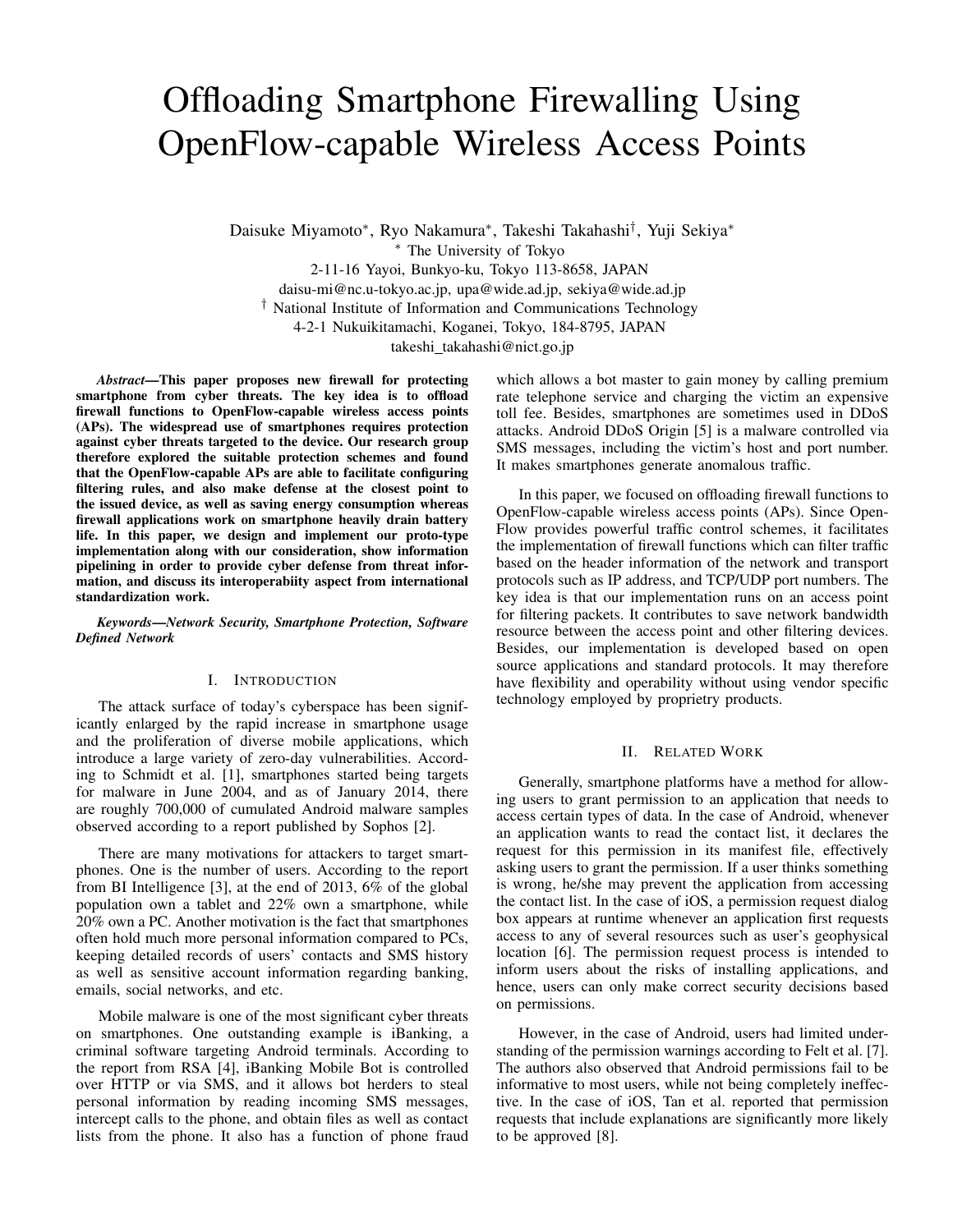

Fig. 1. An overview of smartphone protection using OpenFlow-capable APs

Another concern is the battery consumption of smartphones. Recently, almost all client OSes are equipped with the personal firewall function. However, there is a serious factor making the protection of the smartphone difficult, and that is battery consumption. Firewall often acts as a service and it stays active on the smartphone throughout the smartphone's operation. It is therefore important to ensure it has no severe impact on the battery [9].

## III. DESIGN

As we mentioned in Section II, the defense at the smartphone itself is difficult. Instead, we decided to offload smartphone firewalling function to network switching devices.

One type of defense mechanism is URL filtering, intended to block specific web sites for all smartphones. The objective of filtering is to prevent malware infection, botnet C&C, and phishing. In such attacks, the HTTP protocol is respectively used for malicious applications download, communications with the bot master, and fraudulent websites access.

Packet filtering is another possible defense to prevent smartphone devices from joining DDoS campaigns. Once a smartphone device is infected with a trojan horse, it starts to send data packets to a specified host (the victim) whenever it receives a DDoS attack command. It should be noted that the scope of DDoS mitigation is usually at the infrastructure layer rather than the endpoints, even when protecting smartphones. However, a major principle of DDoS protection stipulates that the mechanism should filter DDoS traffic as close to the attacker as possible. We therefore address DDoS mitigation at the AP, which may be the closest to the source as possible when we consider the case of a smartphone joining a DDoS campaign.

We also consider that the smartphone firewall has the ability to prevent infected smartphones from attacking neighboring smartphones in some types of network. For example, carrier networks tend to prohibit that a smartphone connects to other smartphones in the same network. However, in future networks, there is a possibility that carrier networks allow a smartphone to connect to other smartphones (e.g., virtual access point as proposed in IETF NVO3  $WG<sup>1</sup>$ ). In such case, a smartphone firewall will be helpful to thwart the attacks.

TABLE I. SPECIFICATION OF WIRELESS ACCESS POINT

| Product    | <b>WZR-HP-1G300H</b>                                   |
|------------|--------------------------------------------------------|
| Vendor     | <b>Buffalo</b>                                         |
| <b>CPU</b> | Atheros AR 7161 (680Mhz)                               |
| Ram        | 128 MB                                                 |
| Disk       | 32 MB                                                  |
| Ethernet   | AR 8136                                                |
| Wireless   | Atheros AR9223 (2.4GHz) and AR9220 (5.0GHz) 802.11abgn |

Fig. 1 illustrates a high level overview of the architecture we propose. As we can see, APs are placed at the closest point to smartphone devices, and provide *URL filtering* to thwart smartphone malware, C&C, and phishing, as well as *packet filtering* to prevent smartphones from participating in DDoS campaigns.

From these consideration, we have two requirements of APs. One is *Filtering ability*. The APs must have the ability to protect smartphones from malicious entities. It is therefore capable to filter malicious URLs and to block suspicious IP addresses. Another requirement is *Operability*. The APs should be able to scale with the load of configurations.

#### IV. IMPLEMENTATION

We explored the suitable methods for URL filtering and packet filtering. In the case of URL filtering, web proxy systems have been widely used to block accessing malicious websites, and it is easier to be configured. In the case of packet filtering, we found a Software Defined Network technologies can provide powerful schemes for adding and/or deleting IP address in order to prevent smartphone from accessing to malicious hosts.

We chose RYU [10], a python framework for OpenFlow Controller (OFC), to develop our implementation as an Open-Flow application. Since there are few available wireless access points which are capable to OpenFlow, we installed Open-Wrt [11], a Linux-based firmware for extensible configuration, into wireless access points and then used Open vSwitch [12] for OpenFlow Switch (OFS).

Our configuration for OFS are as follows.

*1) Network Configuration:* We configured three types of network, namely, wireless, internet, and management interfaces. The wireless interface is used for inside network where users' smartphone devices are connected. The internet interface is connected to the Internet, and the management interface is for interacting to the OFC. We also setup a pseudo device that we called bridge interface, in order to forward packets between wireless and internet interfaces.

*2) Access Point Configuration:* To accept the connection from smartphone devices, each AP is configured to capable to 802.11 n/g wireless networking protocols. The configuration also includes AP's Service Set Identifier (SSID), encryption, authentication, and signal strength.

*3) OpenFlow Configuration:* For interacting between OFC and OFS, we assign the private IP address to AP's management interface, and connect to OFS with Fast Ethernet.

Aside from OFS, our algorithm for packet forwarding running on OFC is summarized as Algorithm 1. Each packet incoming to OFS will ask OFC to check the IP address with the

<sup>1</sup>https://datatracker.ietf.org/wg/nvo3/documents/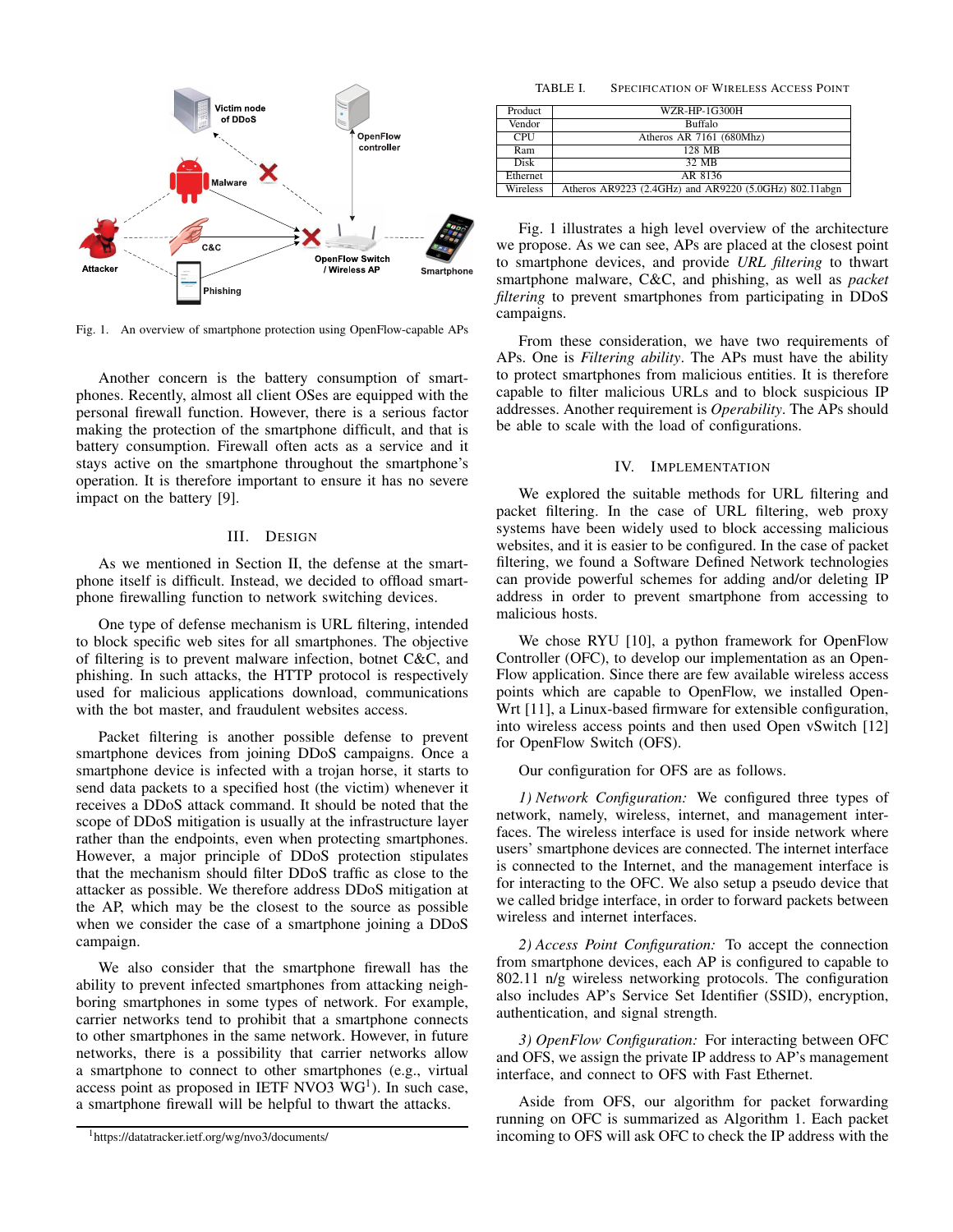### Algorithm 1 Pseudo Code of Resilient Firewall



Fig. 2. Stress Test Analysis of the APIs using Siege

list of suspicious IP addresses. If it is listed, the OFC controls OFS to discard the issued packet.

Our application developed for OFC runs HTTP server and accepts requests by using following APIs.

```
/add_blocking_ip/{IPADDR}
```
This API is for adding specified IP address to the list of the suspicious IP addresses.

/del\_blocking\_ip/{IPADDR}

This API is for deleting specified IP address from the list of the suspicious IP addresses.

/delassoc\_client/{IPADDR}

This API is used for deassociating a smartphone device which is assigned the specified IP address.

It should be noted that the disassociation of the smartphone device is the out of support in OpenFlow protocols. When this API is called, it runs such OS commands that extracting the MAC address from the IP address, and disconnecting the issued MAC address powered by IW [13], a CLI configuration utility for wireless devices.

# V. PRELIMINARY EVALUATION

This section provides the results of our preliminary evaluation. We ran our implementation on a PC which has Intel Core i7 2.8GHz (2core) processors and 16GB of memory, and configured an OFC and an OFS. We then evaluated performance with Siege [14], a stress test tool. We queried these APIs via HTTP 1000 times, and observed the average number of transactions per second.

Fig. 2 shows the benchmark results for adding and deleting blocking IP address APIs on several concurrency levels, i.e., the number of clients which concurrently send requests. For each concurrency level, 1000 of randomly generated IP addresses were inputted to the APIs. X axis denotes the average number of transactions per second and Y axis denotes the concurrency level. The blue and orange bars denote the performance for adding and deleting the IP addresses, in respectively. Given the concurrent level was 500, we observed

```
<?xml version="1.0" encoding="UTF-8"?>
<IODEF-Document xmlns="urn:ietf:params:xml:ns:iodef-1.0">
  <Incident purpose="reporting">
    <DetectTime>2015-11-01T22-00-00+09:00</DetectTime>
    <ReportTime>2015-11-02T09-00-00+09:00</ReportTime>
    <IncidentID>123456</IncidentID>
    <Description>DoS</Description>
    <Assessment>
      <Impact type="dos"/>
    </Assessment>
    <EventData>
      <Flow>
        <System category="source">
          <Node>
            <Counter type="event">10000</Counter>
            <Address category="ipv4-addr">192.168.1.1</Address>
          </Node>
          <Service ip_protocol="4"/>
        </System>
      \langleFlow>
      <Expectation action="investigation"/>
    </EventData>
  </Incident>
</IODEF-Document>
```
Fig. 3. Information Pipelining with IODEF message

the worst performance, however, it was still more than 200 transactions per second. We will analyze its feasibility aspect from performance along with the reasonable threshold in our future work.

#### VI. DISCUSSION

## *A. Information Pipelining*

Threat information needs to be reported, exchanged, and shared among organizations in order to cope with cyber threats. Such exchanges, however, are mostly done by individual operators based on their own personal networks, and they are usually done by manual operations such as telephone calls, emails, and face-to-face meetings.

The viewpoint from the automated protection, there are a few pieces missing toward practical cyber defense. Our firewall should therefore address the information pipeline from the exchanged threat information to actual cyber defense. This section briefly introduces the common format for exchanging threat information and how we can deal with.

*1) IODEF message exchange:* Incident Object Description Exchange Format (IODEF) [15] is an international standard for exchanging incident information. It defines a data model and its XML schema for describing incident information and enables exchange of the information between computers. It has been already used by several organizations, such as US-CERT, and has advanced the automated exchange of information.

Our developed system supported a translator which can convert IODEF message exchange to our REST-ful APIs. Fig. 3 shows an example for IODEF message to inform DoS attacks. Our translator uses iodeflib [16], a python framework to read and edit IODEF message, and then extract the issued IP address, in this case, 192.168.1.1. It finally accesses to our REST-ful APIs to mitigate the DoS Attack.

*2) n6 message exchange:* n6 is a platform for processing security-related information, developed by NASK, CERT Polska [17]. Its API provides a common and unified way of representing data across the different sources that participate